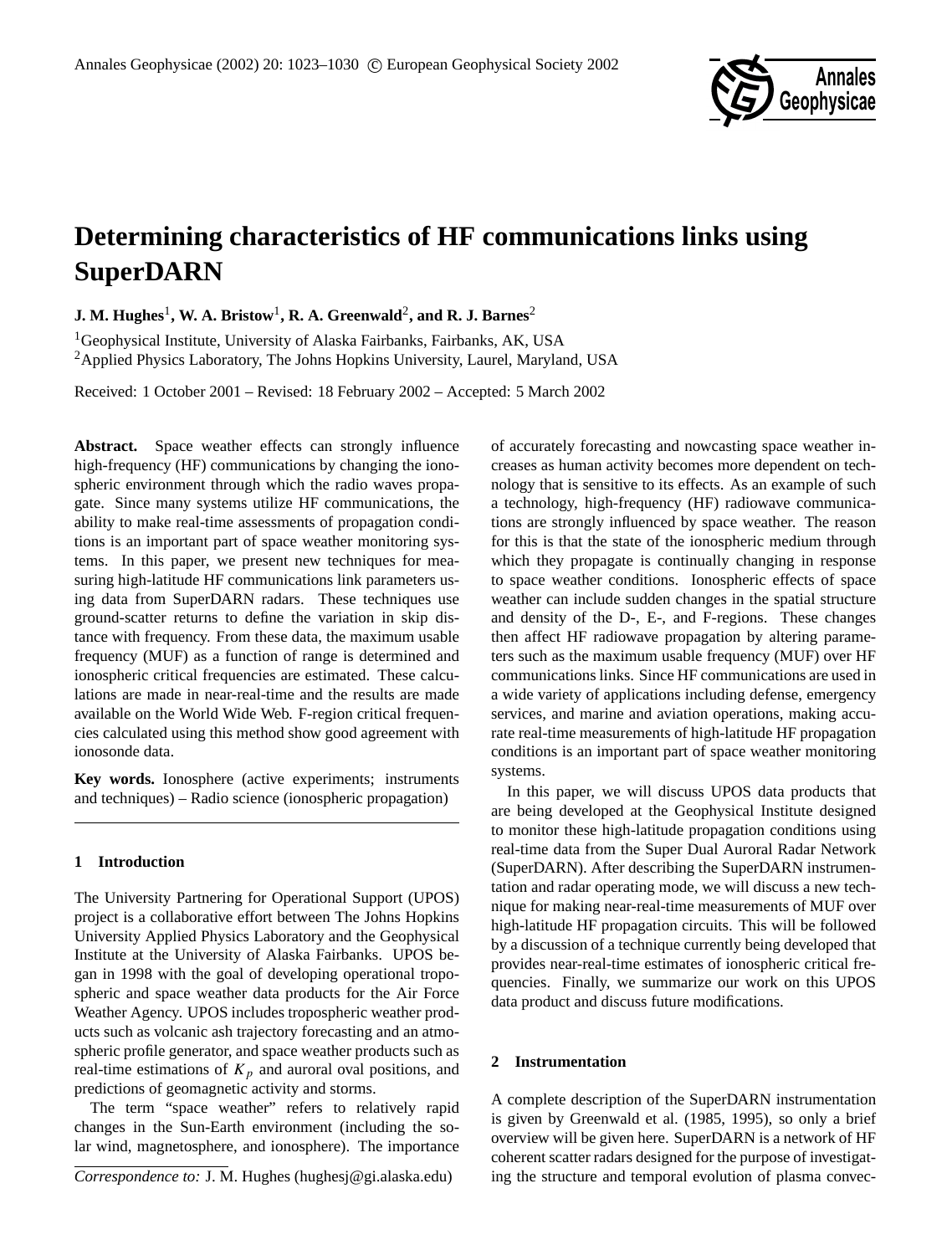

**Fig. 1. (a)–(h)** Ground-scatter as a function of range from the Kodiak SuperDARN radar observed on 23 June 2001 between 22:40 and 22:55 UT. The solid vertical lines in each panel show the F-region skip distance. (i) F-region skip distances identified in (a)–(h) plotted as a function of frequency. The solid line is a linear least-squares fit to these data.

tion in the high-latitude ionosphere (Ruohoneimi et al., 1989; Ruohoneimi and Baker, 1998). Although this is the main purpose of the network, data from SuperDARN radars have been used to study a wide variety of ionospheric and magnetospheric phenomena including, for example, ULF pulsations, atmospheric gravity waves, and field line resonances (e.g. Walker et al., 1992; Samson et al., 1990; Bristow and Greenwald, 1996; Ruohoneimi et al., 1991; Samson et al., 1992). Each SuperDARN radar operates in the 8–20 MHz frequency interval and uses a phased-array antenna to scan a 52° azimuth sector with 16 evenly-spaced narrow (~4° wide) beams. The radars typically perform 1- or 2-min scans, using data integrated for 3 or 6 s per beam (for 1- or 2-min scans, respectively) to measure quantities such as the backscattered power, Doppler velocity, and spectral width as a function of range along each beam direction. At each SuperDARN site, azimuth scans begin on a whole minute boundary and are synchronized to other SuperDARN sites by a Global Positioning System (GPS) clock.

Since scans are synchronized on whole minute boundaries, typically there are about 12 s per min during which no data are collected. We have developed a radar operating mode known as the "sounding mode" that makes use of these 12 s to collect data useful for space weather studies. For each site operating in the sounding mode, a table of frequencies is defined that typically consists of approximately 8 entries equally spaced between 10 and 18 MHz. During the time available between azimuth scans, the sounding mode steps through this frequency table for each beam direction using 1 s integration periods. Since only 12 s per minute are available to this mode, a full scan at each frequency is completed only after a number of regular azimuth scans. The amount of time required to record a full sounding mode scan varies with the number of frequencies but is typically in the range 10–15 min.

The techniques presented in this study benefit from two valuable features of SuperDARN. First, the combined fieldof-view of all SuperDARN radars covers a significant fraction of the high-latitude ionosphere (see, for example, Fig. 1 from Shepherd and Ruohoniemi, 2000), making it possible to monitor propagation conditions over much of this area. Second, the real-time availability of data from many SuperDARN radars makes it possible to continually monitor these conditions and provide current information about space weather effects.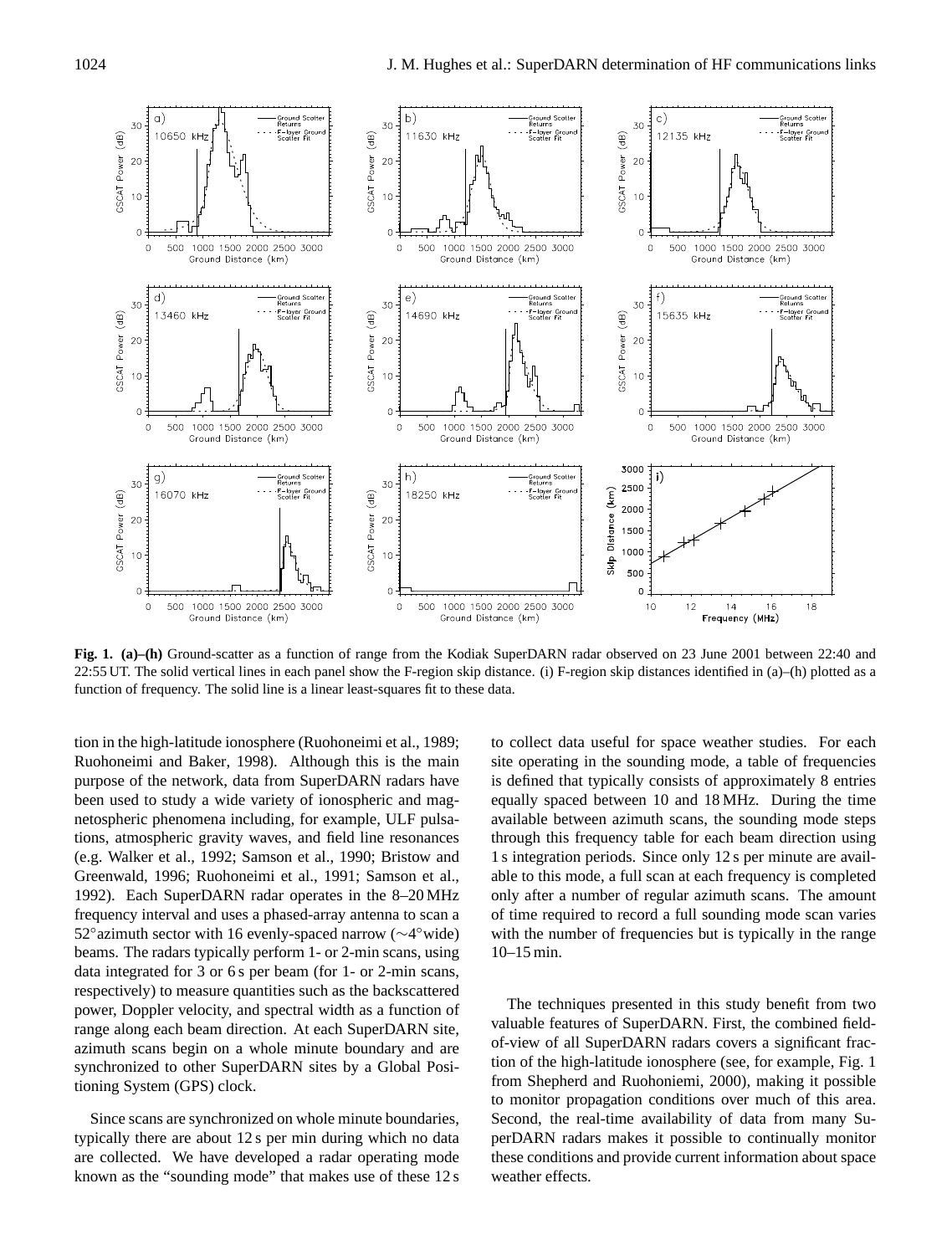#### **3 Space weather products**

SuperDARN radars observe backscattered signals from at least three distinct sources: decameter-scale ionospheric irregularities, ionospheric meteor trails, and ground reflections (or ground-scatter). The techniques described in this paper make use of ground-scatter returns observed in the sounding mode. Ground-scatter returns occur in SuperDARN data when signals transmitted by the radar are reflected first by the ionosphere and then by the Earth's surface, with some fraction of the signal power undergoing backscatter and returning to the radar after another ionospheric reflection. In contrast to the other types of backscatter, ground-scatter returns are identified by their characteristic low Doppler velocity and low spectral width.

#### 3.1 Maximum usable frequency

Before describing our technique for determining MUFs, it will be useful to discuss a few basic aspects of ionospheric radio-wave propagation. For this purpose, it is appropriate to consider the simple case of a radiowave propagating in an unmagnetized, horizontally stratified, single layer ionosphere. From geometric optics, it is known that rays at a frequency  $f_0$  will be reflected by the ionosphere if the condition

$$
\theta_0 \le \cos^{-1}(1 - f_c^2/f_0^2)^{\frac{1}{2}} \tag{1}
$$

is met, where  $\theta_0$  is the takeoff angle measured from the horizontal and  $f_c$  is the ionospheric critical frequency. Rays with a takeoff angle not meeting this condition will penetrate the ionosphere and be lost into space. For reflected rays, as the takeoff angle increases, the ground range to the reflection point decreases and the reflection altitude increases until, at the critical angle given in Eq. (1), the ray is reflected from the layer maximum at the minimum range from the transmitter. After being reflected, this critical-angle ray reaches the ground at the "skip distance" for the ray frequency  $f_0$ . For convenience, this ground range will be identified as  $SF<sub>0</sub>$ . The term "skip distance" is used because ionospherically propagating signals at frequency  $f_0$  cannot reach ground ranges less than  $SF<sub>0</sub>$  since at the required takeoff angles the constraints of Eq. (1) are not met (i.e. all such rays penetrate the ionosphere and are lost into space). As the ray frequency is increased, the skip distance also increases since rays at this higher frequency must strike the ionosphere at a more glancing angle to avoid penetrating through the layer peak. Thus, at a ground range of  $SF_0$ ,  $f_0$  is the MUF. This relationship between the skip distance and MUF can be used to define MUF as a function of ground range, i.e. if the function relating skip distance to frequency is known, the inverse relation defines MUF as a function of ground range. The approach used here is to take advantage of this relationship by using ground-scatter returns to define the variation in skip distance with frequency, and then to obtain from this information MUF as a function of ground range.

Given a profile of backscattered power as a function of range from the radar, the skip distance for some frequency is the nearest ground range at which ground-scatter returns are observed. In the work discussed here, a virtual reflection height of 400 km was used when converting from radar range to ground range. It should also be noted that the conversion and other MUF calculations used here do account for the curvature of the Earth and ionosphere. Figure 1 shows the returned ground-scatter power as a function of ground range observed with the sounding mode on one beam of the Kodiak SuperDARN radar on 23 June 2001 between 22:40 and 22:55 UT. The solid lines in panels (a)–(h) show the groundscatter power observed at each of the eight sounding mode frequencies (which are identified near the upper left corner of each panel).

In some panels (e.g. panels d and e), more than one peak in ground-scatter power is observed; this condition occurs when more than one propagation mode is received by the radar. Most commonly (as in this case), the two peaks are due to E- and F-region propagation. Since we are primarily interested in determining MUFs for F-region propagation, it is necessary to differentiate between the two modes. This can be done by realizing that under normal ionospheric conditions, F-region returns are observed at ranges larger than those from the E-region (since F-region returns are reflected from a higher altitude) and by considering the effects of antenna gain on the ground-scatter profile. SuperDARN HF radars use arrays of log periodic dipole antennas that have a vertical-plane gain function essentially the same as that of a half-wave dipole above a ground plane. For an antenna with this gain pattern, Bristow and Greenwald (1995) show that the received ground-scatter power falls off rapidly with range due to decreasing antenna sensitivity as the incoming angle approaches the horizontal. The effects of this gain pattern can be seen in two features commonly observed in groundscatter profiles such as those shown in Fig. 1. First, the received power of ground-scatter reflected from the F-region is usually higher than that from the E-region. This is expected since F-region critical frequencies generally exceed those in the E-region, and, therefore, signals reflected from the F-region are normally received at higher incoming angles (and therefore with more antenna gain) than those reflected from the E-region. Second, when E- and F-region groundscatter returns are observed in the same profile, the rapid falloff makes it possible to identify two separate peaks. As previously mentioned, the F-region peak will occur at longer ranges than the E-region peak.

From the observed ground-scatter profiles, our algorithm automatically determines both the E- and F-region skip distances, though only the F-region skip distances will be discussed here. The algorithm first computes the best leastsquares fit of the function

$$
G = A \exp \left(-\frac{(x - x_0)^2}{w^2}\right) \frac{\tan^{-1} (s (x - x_0))}{\pi} + .5
$$

to the F-region ground scatter data, where  $G$  $G(A, x_0, w, s)$ , x is ground range from the radar and A,  $x_0$ , w, and s are parameters that are adjusted to achieve the best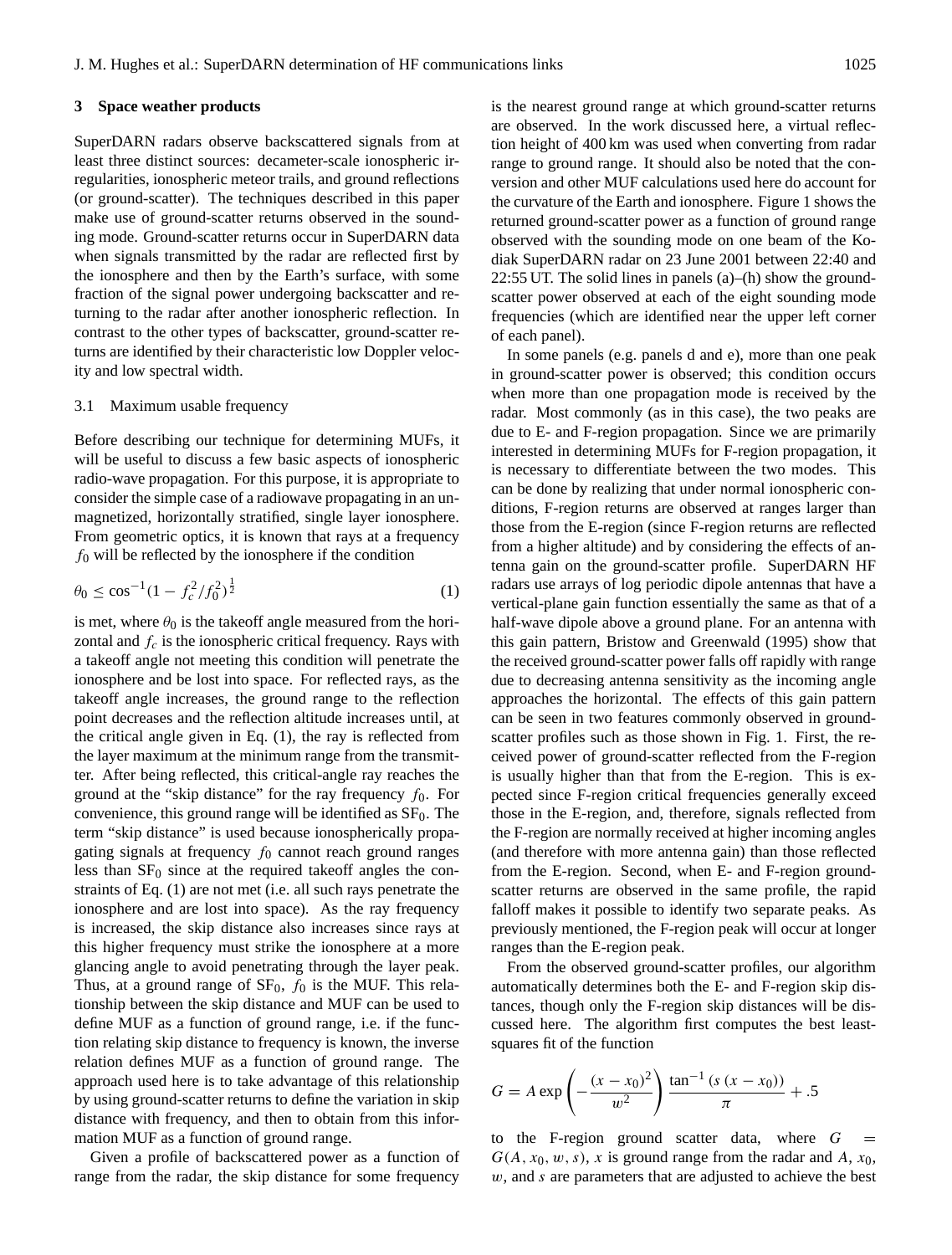

fit (these parameters, respectively, specify the amplitude of the fitted function, the ground distance to the peak, the distribution width, and the asymmetry about the maximum). The fitted functions G are shown as dashed lines in Fig. 1. This fitting is necessary since the ground-scatter profiles are sometimes more complex than those shown in Fig. 1 and the fitted functions give a convenient measure of the profile shape. The functional form of G allows for a good fit to be found both for symmetric and asymmetric ground-scatter profiles (e.g. Figs. 1c and g, respectively). The parameter  $w$  gives a measure of the profile width and the parameter s specifies its asymmetry. Once the best-fit function G has been determined, the algorithm locates the skip distance by starting at the range corresponding to the maximum value of G and moving to shorter ranges until the returned power of F-region ground-scatter signals remains below a fixed threshold. The skip distances identified using this algorithm are shown as solid vertical lines in Figs. 1a–h. Note that for the profile shown in Fig. 1h, no skip distance could be identified since virtually no ground-scatter returns were observed.

Figure 1i shows these skip distances plotted as a function of frequency. The solid line in Fig. 1i is a linear least-squares fit to the data points. Although the data points lie very close to the fitted line in this example, outlying points do occur in practice. These points are identified and rejected by the fitting routine which iteratively recomputes the fit after testing for any outlying points. As described above, inverting the function relating skip distance to frequency (which is linear over the frequency range studied here) gives an expression yielding MUF as a function of ground range from the radar. This analysis can be performed on data observed with each of the 16 radar beams to obtain MUF as a function of range over the entire radar field-of-view. Figure 2 shows MUF over the Kodiak SuperDARN radar field-of-view for the 23 June 2001 time period between 22:39 and 22:55 UT. Solid black

**Fig. 2.** Maximum usable frequency as a function of ground range over the Kodiak SuperDARN radar field-ofview obtained using ground-scatter data recorded on 23 June 2001 from 22:39– 22:55 UT. For any point in the field-ofview, the color scale indicates the bestfit value of MUF for HF communications between that location and the Kodiak radar site.



**Fig. 3.** Time series of MUF at 3000 km ground range from the Kodiak SuperDARN radar, averaged over all beams.

arcs appear at ground ranges of 1000, 2000, and 3000 km from the radar, and the color scale in the field-of-view indicates the best-fit value of MUF for communication between that ground location and the Kodiak radar site. In this example, MUF is fairly constant over all beam directions, with an average value of 18.5 MHz at 3000 km ground range from the radar. Figure 3 shows a time series of MUF from 14– 17 March 2001 at 3000 km ground range from the Kodiak radar, averaged over all beam directions. As expected, there is an strong diurnal trend with daily MUF values increasing to a maximum near local noon and reaching a minimum near local midnight.

As previously mentioned, this method for determining MUF benefits from SuperDARN's wide spatial coverage and real-time data availability. For each SuperDARN radar running the sounding mode with real-time accessible data, MUF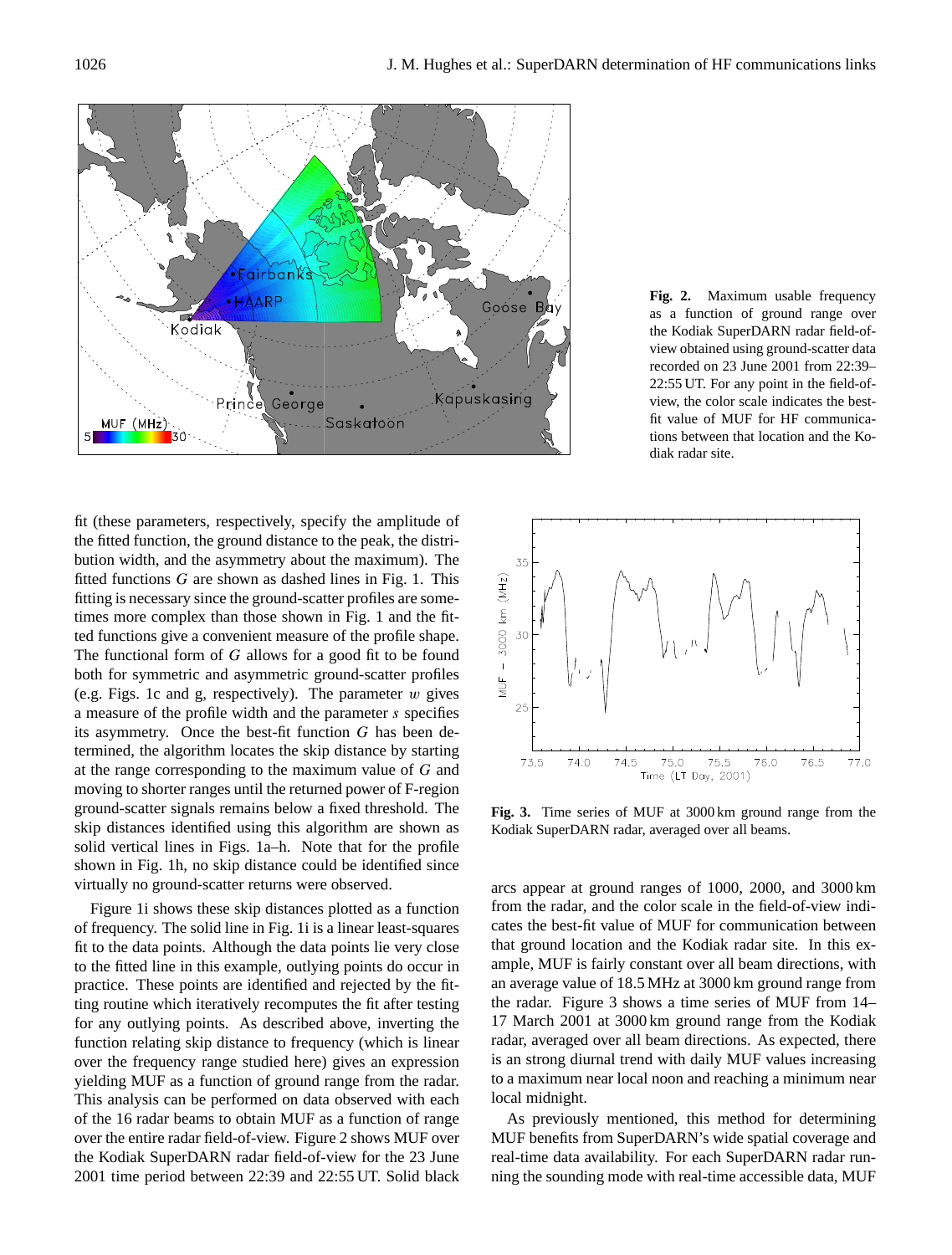

**Fig. 4.** World Wide Web page display using synthesized data showing near-real-time MUF and overhead ionospheric critical frequency estimates for five Northern Hemisphere SuperDARN radars. The user can activate links on this page to obtain more detailed information about each site.

over the radar field-of-view is calculated every 5 min and made available on the World Wide Web at http://superdarn. gi.alaska.edu. Figure 4 shows an example of the web page data display. This figure shows MUF values in the same format as Fig. 2, computed using simulated data for five Northern Hemisphere SuperDARN sites. From this web page, the user can activate links to obtain more detailed information about a particular site.

One limitation of this technique is that it requires the existence of propagation conditions which allow for HF radars to observe ground-scatter at several different frequencies in the 8–20 MHz range. Such conditions, however, do not always exist. For example, the nighttime ionosphere is often unable to support propagation at the required frequencies (resulting in most of the data gaps shown in Fig. 3). Of course, space weather disturbances can also modify the structure of the high-latitude ionosphere and cause severe disruptions of HF communications. As an extreme example of such a disturbance, polar cap absorption (PCA) events cause complete blackouts on polar and trans-polar HF communications links. PCA events, which result from increased D-layer ionization following a solar proton event, are a particularly devastating

type of space weather disturbance since they affect a broad frequency range and can last several days. Although the technique described here cannot be used to predict the occurrence of such events, they are easily identified in the real-time SuperDARN data.

## 3.2 Ionospheric critical frequencies

As mentioned earlier, signals propagating to the skip distance are reflected from the F-region peak. If either the takeoff angle or, equivalently, the F-region peak virtual height is known, skip distances measured from SuperDARN groundscatter data and an expression equivalent to Eq. (1) can then be used to calculate the vertical incidence critical frequency (*fo*F2) at the reflection point which can be assumed to be located at half the skip distance. Since the skip distance is dependent on both frequency and beam direction, data from SuperDARN radars can be used in this way to calculate Fregion critical frequencies at a large number of high-latitude locations.

The angle of arrival of incoming signals, which is equal to the takeoff angle, is measured by SuperDARN radars but is not available in real-time at the time of this writing (how-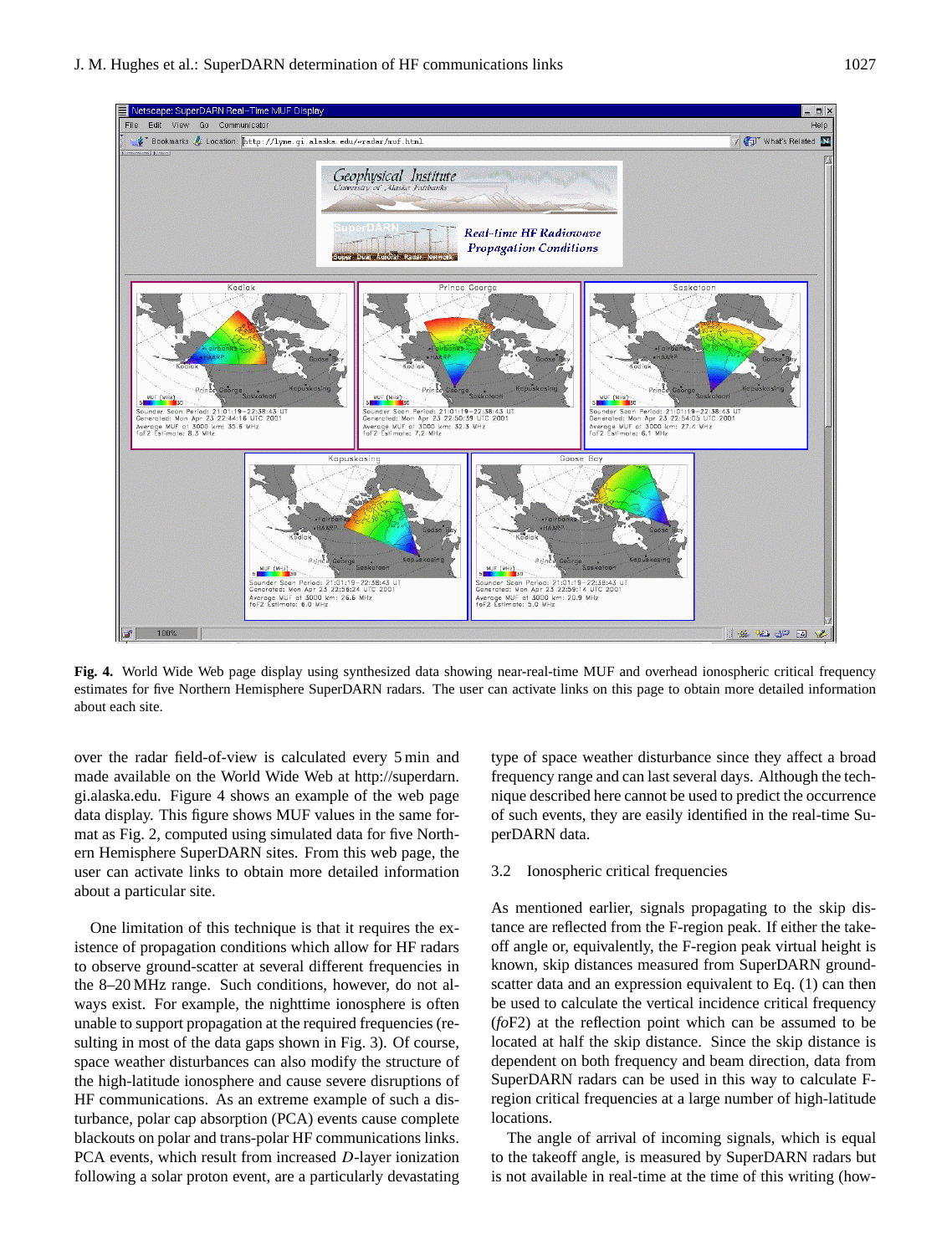

Sounder Scan Period: 00:05:41-00:20:49 UT<br>Generated: Thu Aug 9 00:20:52 UTC 2001 Number of Data Points: 295

ever, it is planned to have this parameter available in the near future). Because of this, our real-time critical frequency analysis must make use of either a representative angle of arrival or virtual height for the F-region peak; we have assumed a virtual height of 400 km. The effects of this assumption on the accuracy of the technique will be discussed later.

It should be noted that Eq. (1), and, therefore, our method for calculating critical frequencies only applies to a flat ionosphere. However, the effects of ionospheric curvature can often be taken into account by rewriting Eq. (1) in the form of a "modified secant law" given by  $f_0 = k f_c \sec \phi_0$ , where  $\phi_0$  is the vertical angle of the ray and k is a numerical correction factor. The value of  $k$  typically varies from  $1-1.2$ and depends on, for example, propagation distance, the ionospheric profile and the virtual reflection height (Goodman, 1992). In this study, we have chosen to calculate critical frequencies assuming  $k = 1$  (i.e. the flat ionosphere approximation), an assumption supported by two main considerations. First, critical frequencies in our study are only calculated for ground ranges less than ∼1500 km and at these ranges, Goodman (1992) has shown that  $k$  is nearly 1, increasing to a maximum value of ∼1.04 at ∼1500 km. Second, the value of k depends on the virtual reflection altitude and, as noted earlier, this parameter is not currently available in real-time for SuperDARN radars. Since it is not possible, therefore, to accurately determine  $k$  in real-time, it seems reasonable to accept the errors (which should typically be less than 4%) introduced by assuming  $k = 1$ . Also note that since the MUF calculations discussed in the previous section take curvature into account, they are not affected by this source of error.

F-region critical frequencies are computed from the realtime data every five minutes for locations corresponding to the reflection point associated with each frequency and beam direction. For a radar running the sounding mode with, for example, 8 frequencies on each of the 16 beams, this technique allows us to calculate critical frequencies at up to 128

**Fig. 5.** Critical frequencies computed using real-time SuperDARN data. The colored circles show locations corresponding to half the skip distance observed for each frequency and beam direction with the color scale indicating the F-region critical frequency at that point.

locations in the field-of-view (although, in practice, this limit is seldom reached). For a radar not running the sounding mode, it is still possible to calculate critical frequencies at up to one location per beam using data from the normal azimuth scan. By combining data from all SuperDARN radars, this technique makes it possible to calculate critical frequencies at many locations throughout the combined SuperDARN field-of-view.

Figure 5 shows a map of critical frequencies obtained in this way from real-time SuperDARN data recorded on 9 August 2001 from 00:05 to 00:20 UT. During this time period, three SuperDARN radars were running the sounding mode (Kodiak, Kapuskasing, and Goose Bay) and three were performing normal azimuth scans (King Salmon, Prince George, and Saskatoon). The colored circles mark locations corresponding to half the skip distance at some frequency (which we take to be the reflection point), with the color indicating the F-region critical frequency at that location. In this example, critical frequencies were calculated at 295 points within the field-of-view of these six radars.

During times when there is no gradient in F-region critical frequency across the radar field-of-view, the distance from the radar to the reflection point will be constant as the radar scans in azimuth. Because of this, many of the data points in Fig. 5 lie on approximately concentric circles centered on the radar site (in this example, the effect is most clearly seen in the data from Prince George and Saskatoon). It should also be noted that the normal azimuth scans by the Saskatoon radar during the time period studied here were performed at two different operating frequencies. Data from these two frequencies make it possible to estimate critical frequencies at up to two locations per beam direction.

Figure 6a shows F-region critical frequencies observed near Gakona, Alaska, from 16–18 May 2001. The red line shows critical frequencies observed with the digital ionosonde located at the High-frequency Active Auroral Re-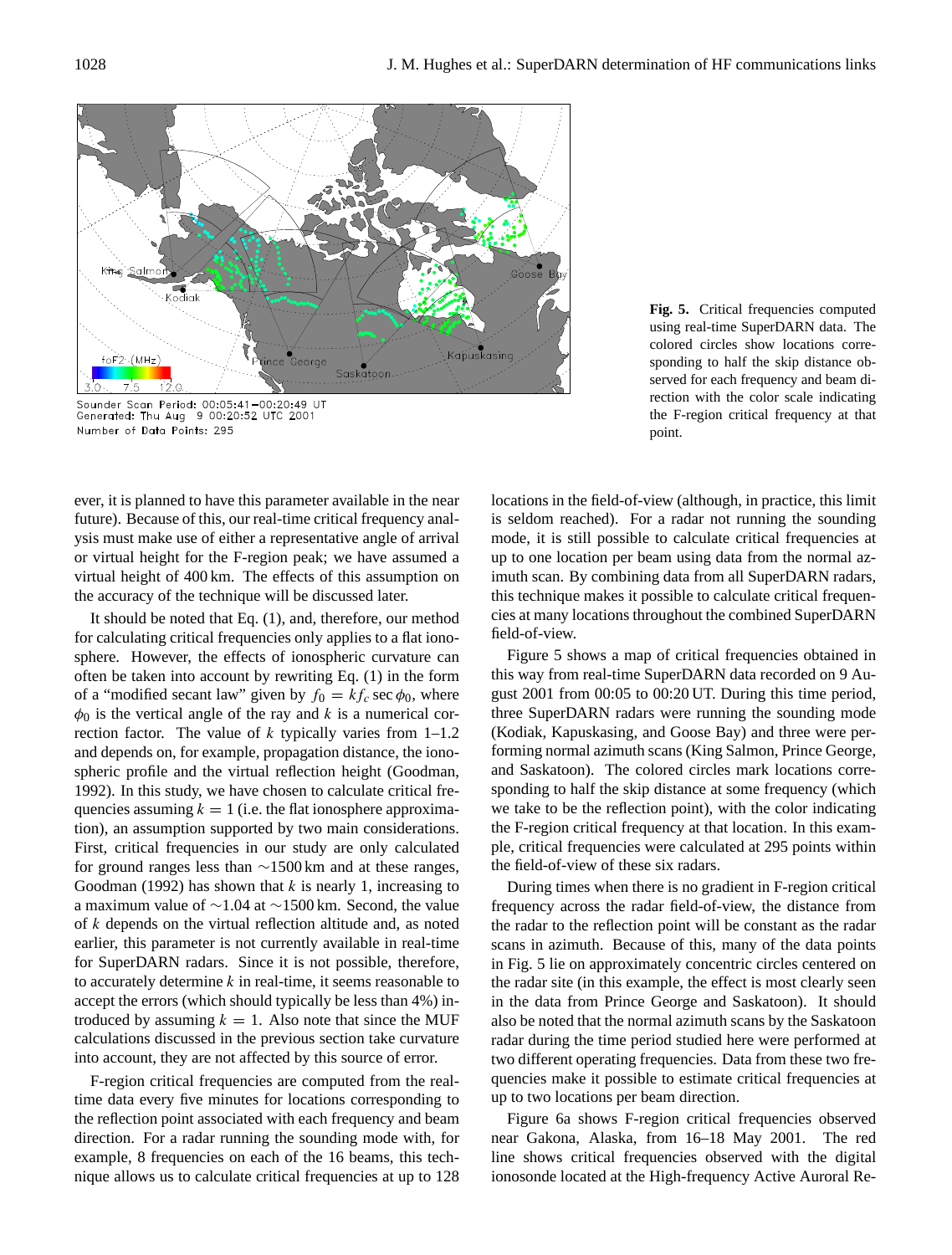

Fig. 6. (a) Critical frequencies near Gakona, Alaska measured with the HAARP digisonde (in red) and estimated from real-time SuperDARN ground-scatter data (in blue). The green curve shows the SuperDARN results after applying a correction for the variation in critical frequency with the virtual height of the F-region peak. **(b)** Fregion virtual heights observed with the HAARP digisonde.

search Program (HAARP) site near Gakona, Alaska and the blue line shows critical frequencies calculated using realtime SuperDARN sounding mode data. The green line shows corrected SuperDARN values and will be discussed later. The SuperDARN values were obtained by identifying reflection points located within 150 km ground range of Gakona at the assumed virtual height of 400 km.

As expected, each of these curves shows a diurnal trend with the lowest critical frequencies occurring during the several hours after local midnight. As in Fig. 3, the data gaps indicate time periods (mostly during nighttime hours) when the technique could not be applied. Although the real-time SuperDARN values agree fairly well in general with those measured by the digisonde, at times the disagreement is significant. Perhaps the most important source of error in this technique is the required assumption of a virtual height for the F-layer peak. This assumption will introduce error into the calculation whenever the actual virtual height differs from the assumed value of 400 km.

Figure 6b shows the virtual height of the  $F$ -layer peak obtained from ionograms recorded with the Gakona digisonde once every 15 minutes during the same time period shown in Fig. 6a. For the time period after day 138.3, the measured virtual heights are close to the assumed value and the real-time SuperDARN critical frequencies agree very well with those measured by the digisonde. However, at other times the virtual height differs significantly from the assumed value and

the corresponding SuperDARN results are farther from the measured values. Using the virtual heights obtained from the digisonde, it is possible to apply a post-processing correction to the real-time SuperDARN results. The data in green in Fig. 6a show the SuperDARN critical frequencies after applying a first-order correction for the variation in critical frequency with virtual height. At times for which the measured virtual height is not available, the last available measurement has been used. These corrected values agree very well with the critical frequencies measured with the digisonde.

Uncorrected SuperDARN critical frequencies are computed in near-real-time and made available on the web display shown in Fig. 4. In this figure, the MUF plot for each site contains an estimate of the overhead critical frequency obtained by averaging all critical frequencies observed within 200 km ground range of the radar site. Although not shown in Fig. 4, the web display also includes the most recent critical frequency map, shown in the same format as Fig. 5.

This technique for determining F-region critical frequencies shares the same advantages and limitations as those described above for real-time MUF observations. The broad spatial coverage of the SuperDARN radars allows for critical frequencies to be calculated at locations covering a significant fraction of the high-latitude ionosphere and the real-time availability of the data makes it possible to estimate current ionospheric conditions. However, as with the technique for